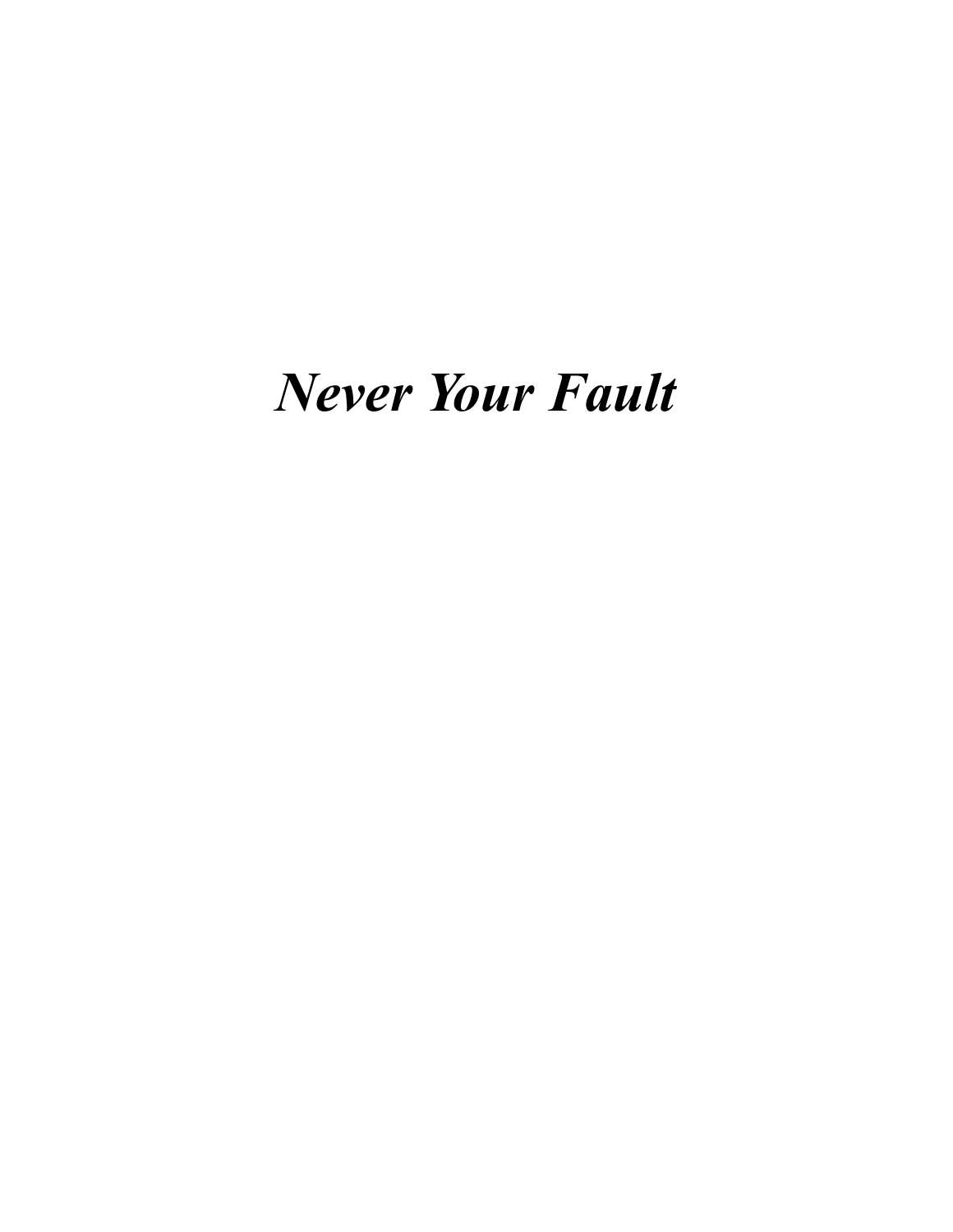*In loving memory of my late grandmother, a survivor of the Kamloops Residential School.*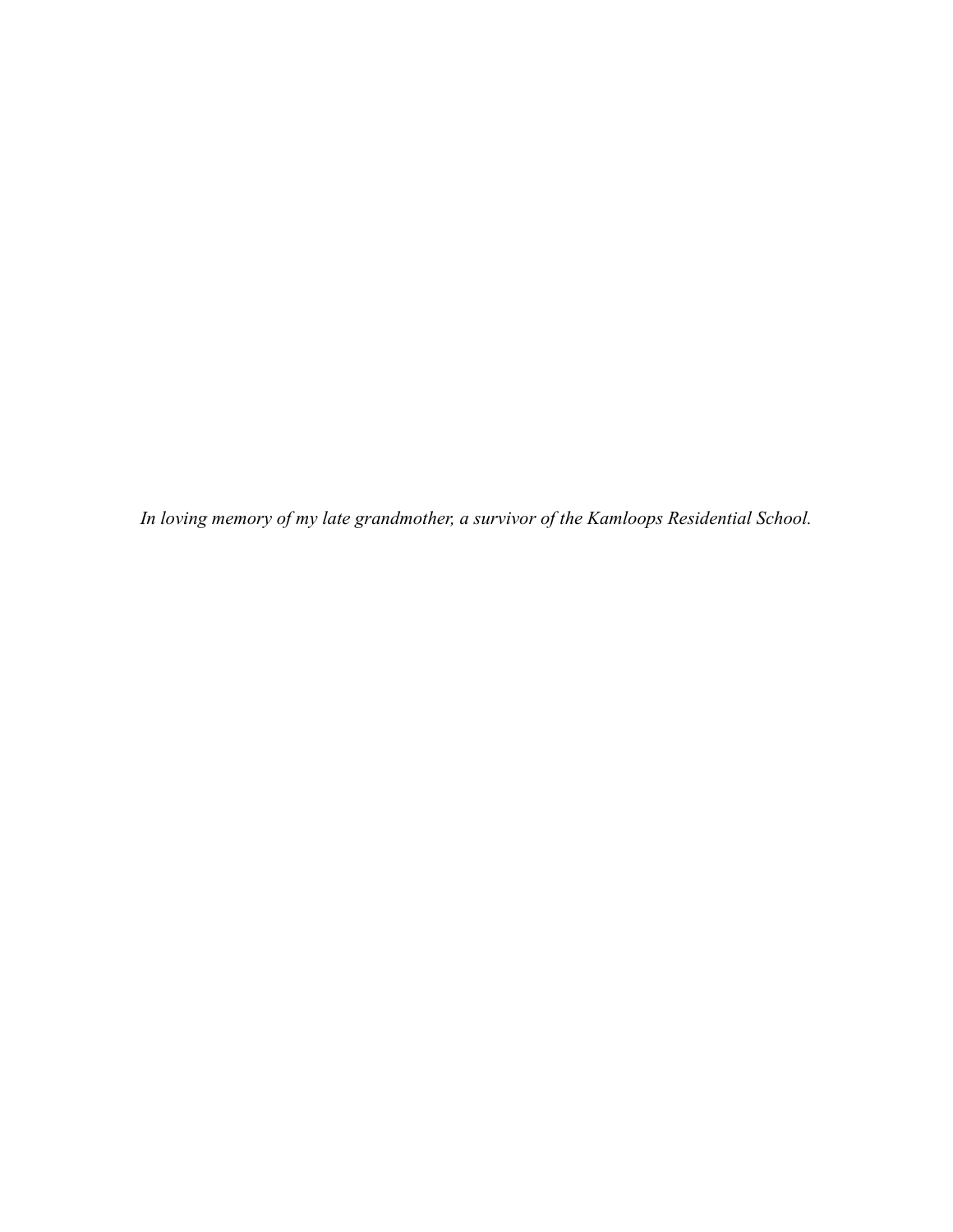## *You.*

Even as I gaze at the stone that bears your name, a reminder that you will forevermore be one with the ground, all I can see is your face. Your furrowed brows, face tainted red with anger, sweat beading on your neck, and your hand in the air, ready to strike.

Even as the wind whistles its empty tune, a reminder that I am alone, all I can hear is your voice. Your thundering roar, hissing tongue, crackling throat with profanities to and fro.

Even as I touch the cold, sullen earth and the crisp snow, all I can feel is pain. The familiar sting on my cheek, the gashes on my wrist, hunger in my stomach, the glass bottles piercing through my flesh.

Because it was you.

You put the scars on my cheeks. The faint lines serve as a reminder of your uncontrollable behavior, your insatiable desire to destroy the ones you loved.

You put the bruises on my body. Patches of purple and blue are the remnants of your drunken madness, your undying love to mead and tobacco - perhaps more so than your love for mother and I.

Your words put the knife in my heart. For thirty years, I struggled to love and be loved as a result of your slander, out of fear that my future husband would be your incarnation.

For thirty years, I resented you. In my eyes, you were the embodiment of all the evil in this world. You were no different from war, from famine, from poverty, from slavery: you shackled our family with the chains of your addiction, your gambling, your abuse, your anger, your burning hatred.

When I got the news that you had passed, I threw my head back and tears began to fall. The elder kneeled to comfort me, but quickly drew his hand away as I began to cackle. *Finally.* You - the man who had scarred my childhood, the man who had beat my beloved mother, the man I *despised -* the world was purged of your sins. Tears of joy stained my woven carpet: to anybody else, I may have appeared possessed. But in reality, I had never felt a greater sense of freedom of relief. My only regret was that you passed peacefully in your sleep. You did no deed to deserve it.

I swore I would never think of you again. I would detach myself from you and your memory.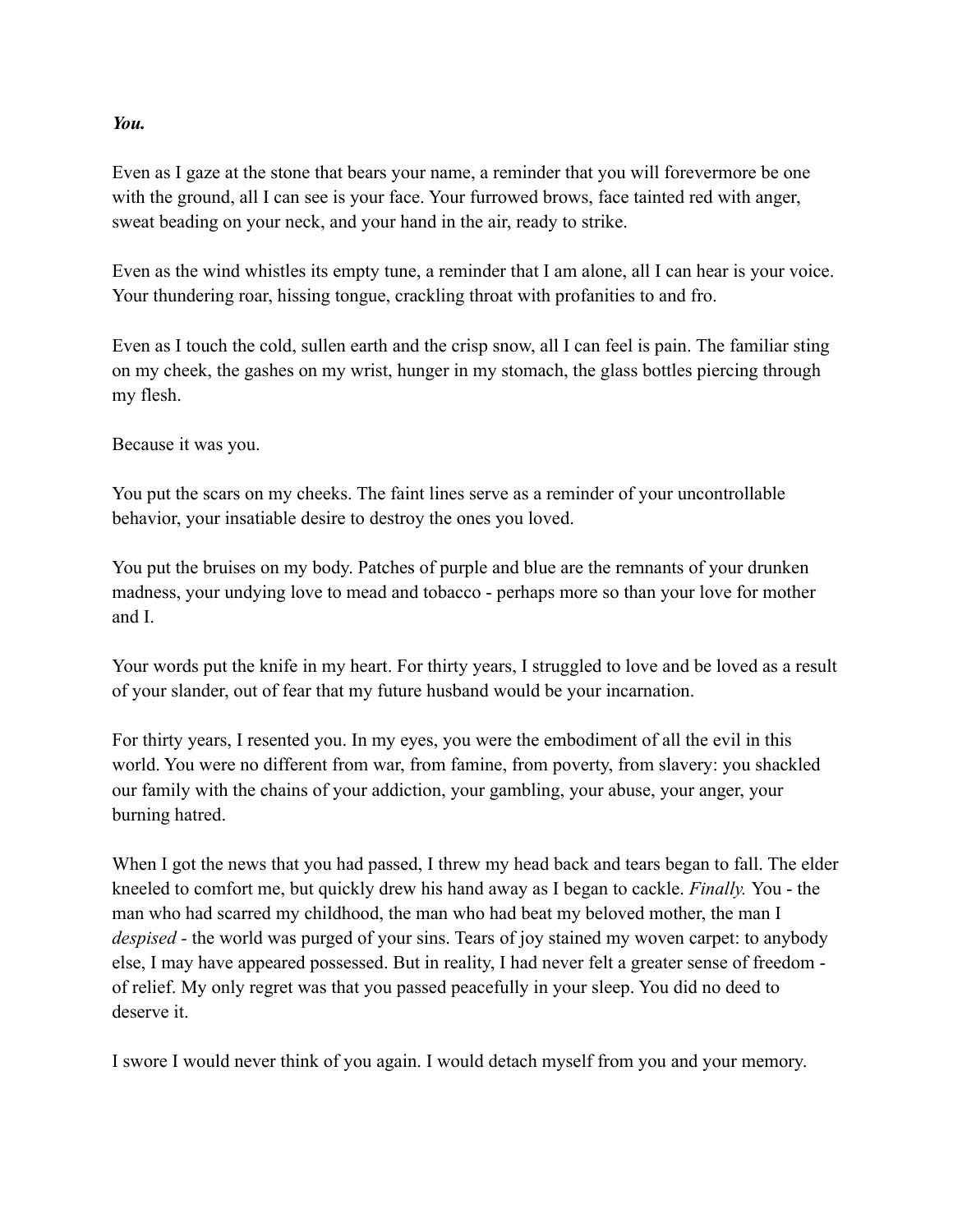For five years, ignorance truly was bliss.

But two weeks ago, mother passed away. As I visited my childhood home - yes, the one on the reserve, the one with the bloody handprints on the walls, cracked floorboards, the shattered picture frames of a never happy family - to collect her belongings, the memories of you came flooding back.

I found a box tucked away in the corner of the attic. It bore your name. I tried to fight every urge to open it, but I could not resist. You were my father, after all. Perhaps there was some merit to your name.

I saw your memories. I saw your pain. I saw your secrets.

And I let myself cry.

As my tears flowed, so did your story. You were not a man born from sin and hatred. You were not destined to a lifetime of anger and grief. You were not meant to be a violent husband and a destructive father. The world made you so, and abandoned you when you needed it most.

Your journals and photos reveal that you endured the same torment we read of as children. You were just a boy when they forced you from Nan and Pop and placed you in the concentration camps - or schools, as they pathetically called them.

When they felt anger, they used sticks and stones until your eyes were black and bones were broken. When they felt boredom, they toyed with you psychologically just for the thrill. When they felt desire, they abused your body relentlessly. Over time, you learned. Any flicker of emotion, for all you knew, was expressed through pain. Suffering. Grief. Torture. You became a reflection of them.

Now I know. I know that your screams late at night were not a byproduct of insanity - they were a byproduct of the nightmares that haunted you since childhood. I know that the bruises on your knuckles were not purely from violence and rage - they were induced by painful memories that refused to leave you. I know that the bottle shards littered around the kitchen did not break solely because of anger - they broke because of sadness, grief, and sullen tolerance.

Your actions were not always justified. They hurt Mother and I immensely. But now I know that your life of crime and the beaten path you walked, as despicable as I once thought it was, was not chosen out of your free will. It was chosen out of desperation, hopelessness, and abandonment.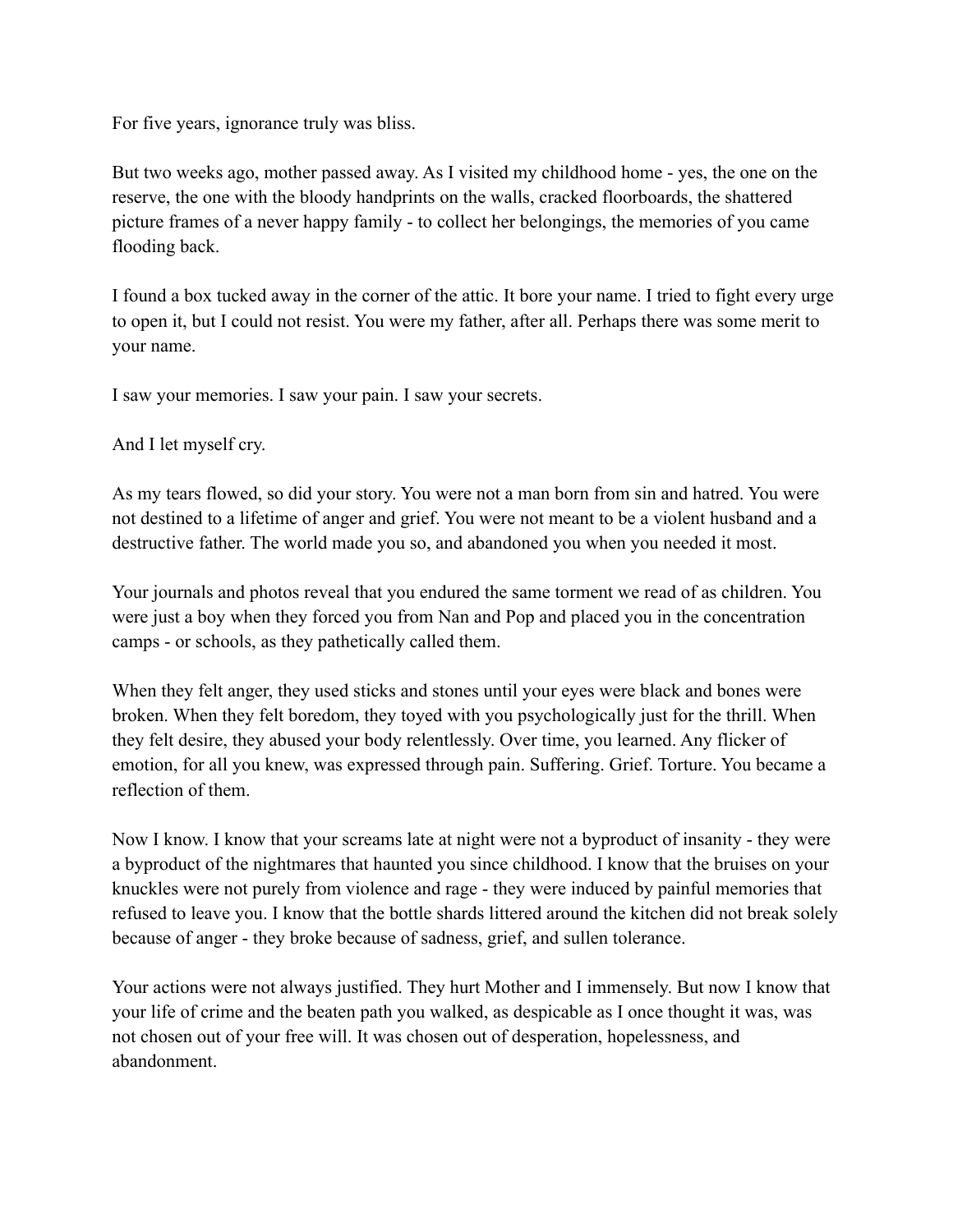I was only four when they tried you the first time. They called you a criminal. A felon. The courts, the lawyers, the witnesses, the judges - they spoke of your insanity, your derangement, all the wrongs you had committed in your lifetime.

It was a simple crime, but they took you from home. There was no mention of your past. There was no mention of your struggle. There was no mention of the decades of pain and hurt you had to endure.

To them, you were not a person. Your history had no meaning. Your name is simply a list of wrongdoings: nothing more, nothing less.

And so you relapsed. You became a repeat offender, each crime more severe than the last, because you would be nothing more to the legal system than a disaster no matter what you did. Because there was no end in sight regardless of the decisions you made.

For years, I blamed you for tearing our family apart. At school, I saw the other children holding hands with both their parents, giggling in delight, skipping in glee. I envied their full lunchboxes and the warm hugs they received, their clean hair, their fresh, cut-free skin. I resented you for never being at home. I resented you for failing to support us. I resented you for making foolish decisions and getting yourself locked away.

I always used to wonder why I could not be like the other children. Now, I realize that perhaps I could have. If only the institutions around us had been there to support you - maybe things could have been different. Maybe our family would have been different. Maybe *you* would have been different.

Yesterday, the Nishnawbe-Aski Legal Services Corporation created the Restorative Justice Program. I immediately thought of you. It was a bittersweet moment: I am overjoyed that our brothers and sisters will have the chance to experience life beyond their wrongdoings, and I am ecstatic that the courts have finally realized the merits of community-based justice, especially for Indigenous communities with decades of painful memories, intergenerational trauma, and psychological damage. I have no doubt that this will be revolutionary to the 49 communities they will work in.

But I also feel regret. Longing. Pain. I am disappointed - no, infuriated - that this was not in place during your youth. I am frustrated and torn - why wasn't this passed twenty years prior? Why now? Why did it take them *eternity* to finally advocate for restorative based justice, when our peoples have had such a system for centuries? *Why do others get to reap the benefits of restorative justice while you were left to fend for yourself?*